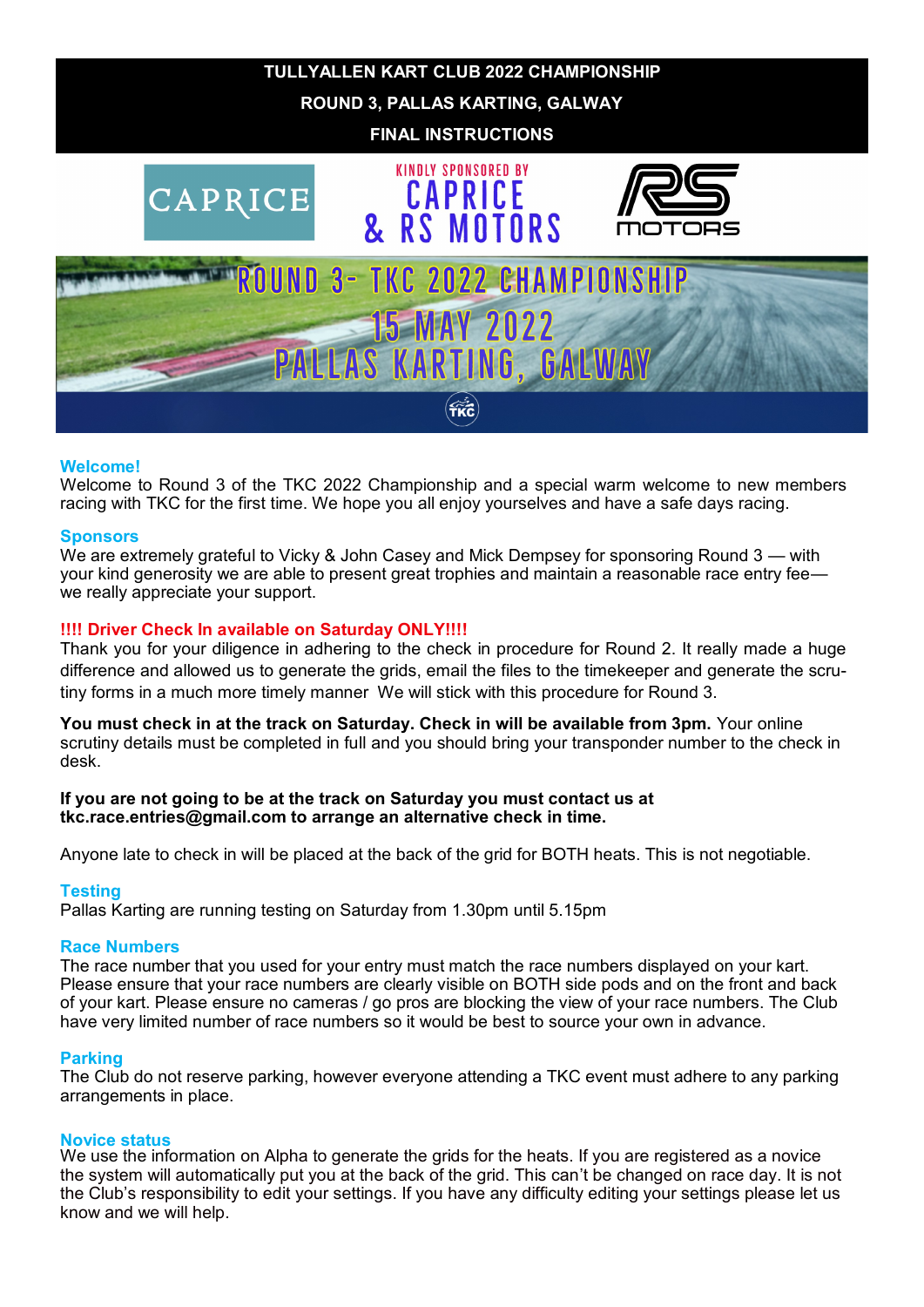# **Reminder re behaviour**

We would like to remind everyone of the following:

- Anyone, including parents & mechanics, found to be in the scrutiny area / parc ferme area without the permission of the CoC / Scrutineer will receive a 3 place penalty.
- Abuse of any kind towards a volunteer / official **will not be tolerated** by the Club. Abuse of ANY kind by any parent, guardian, family member, associate or crew member is not acceptable. TKC **will not hesitate** to penalise by fine and/or race ban through to suspension or expulsion of competitor and relevant associates from the Club (at the Committee's discretion).

**Parents / Guardians / Mechanics of Bambino drivers** are only permitted on track once they have signed TKC's indemnity form, are wearing an appropriate hi-viz vest and are positioned at a marshal post.

If you are not standing at a marshal post your child will disqualified from that race. **You are on track to assist ALL Bambinos not just** It is not acceptable to ignore a child who has spun off the track in front of you. If you are found to have ignored another child who requires assistance your child will be disqualified from that race. If you are found to be filming a race while on track your child will be disqualified from that race. Parents / Guardians / Mechanics



of Cadets or Juniors are no longer permitted on track. If you enter the track without the permission of a marshal / COC your child will be disqualified from that race.

At round 2 a number of parents attempted to mislead an official by saying that they had signed on. Anyone found to be on the track without being signed on will be asked to leave the event.

#### **Cadet Tyres**

IAME Cadets will have the option of using either Dunlop SL2 / SL3 slicks & Dunlop KT3 wets **or** Maxxis slicks & wets. You must use the same brand for slicks and wets.

Honda Cadets are still to use Dunlop SL2/SL3 slicks & Dunlop KT3 wets.

#### **Cadet Chassis**

The use of either the 900 or 950 chassis is permitted, however you must use the same chassis for the entire event.

#### **Junior x30 Airbox**

The modern style airbox is the only airbox permitted for the junior x30 and senior x30 classes. The use of gauze is optional. The old style airbox is not permitted.

#### **Observations re results**

The results are printed and displayed as quickly as possible after each race. The time of display is noted. If you wish to make an observation / complaint in relation to a result you have 30 minutes from the time noted on the results sheet to make a complaint (as per the TKC Complaints Procedure). Complaints / observations received outside of the 30 minute period will not be investigated.

#### **Flags**

We would ask everyone to familiarise themselves and junior drivers with the meaning of the different coloured flags (see page 4). There is also a short quiz on our website that you can use to test your knowledge https://www.tkartclub.com/karting-flags

#### **Weighbridge**

From Round 3 onwards you will be given only **2** opportunities to weigh after a race. If you are under the minimum weight at the first attempt you will be permitted to come off the weighbridge and then be weighed 1 more time. The driver **must be seated in the kart** at the time of weighing.

#### **Scrutiny Forms**

Anyone who has entered this weekend's race should have received a link to online scrutiny by now. Your equipment must match the information on your scrutiny form.

If you have engines, tyres, etc already saved in your virtual garage from previous races please make sure you select and save the ones that you want to use in Galway. The engines you use on the day must match what you selected on the scrutiny form. If they don't you will be disqualified.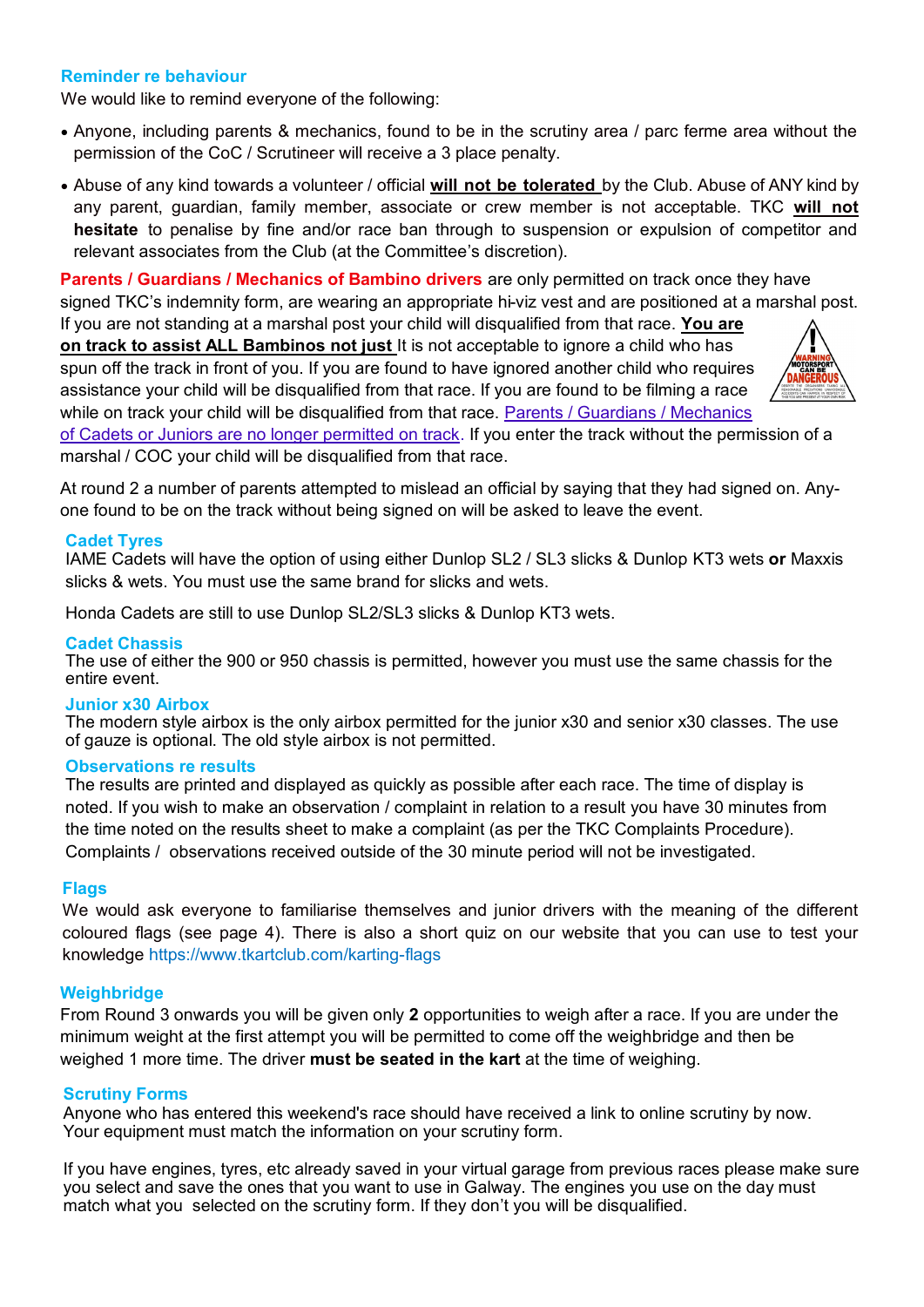# **Gearing for Bambinos**

The gearing for Comer Bambino in Tynagh is 10 / 78 The gearing for IAME Bambino in Tynagh is 10 or 11 / 78

# **No Bikes / Scooters in the paddock**

We respectfully ask you to leave these at home. There are no bikes or scooters (or similar) allowed in the paddock on Sunday.

# **Litter**

Last year the Committee members had to pick up rubbish left behind after everyone had left. This is completely unacceptable. Please bring your rubbish home with you. Anyone found to be leaving rubbish behind them will be penalised.

# **Round 2—Thank You!**

A huge thank you to everyone who took part in Round 2 of the TKC 2022 Championship. We hope you all enjoyed the day especially if it was your first time racing with TKC.

With 142 entries for Round 2 it is clear that the support for club racing is really strong and continues to grow in this country.

A huge thanks is also due to everyone who volunteered. We thank you sincerely for helping the Club out especially in the rain! Thank you also to Guy Foster and Conor Scally for their photographs of this round.

We are delighted that the feedback we gave after Round 1 was taken on board. We will continue to provide feedback to members after each meeting and likewise if you would like to provide some feedback on Round 2 please send it to tkartclub@gmail.com